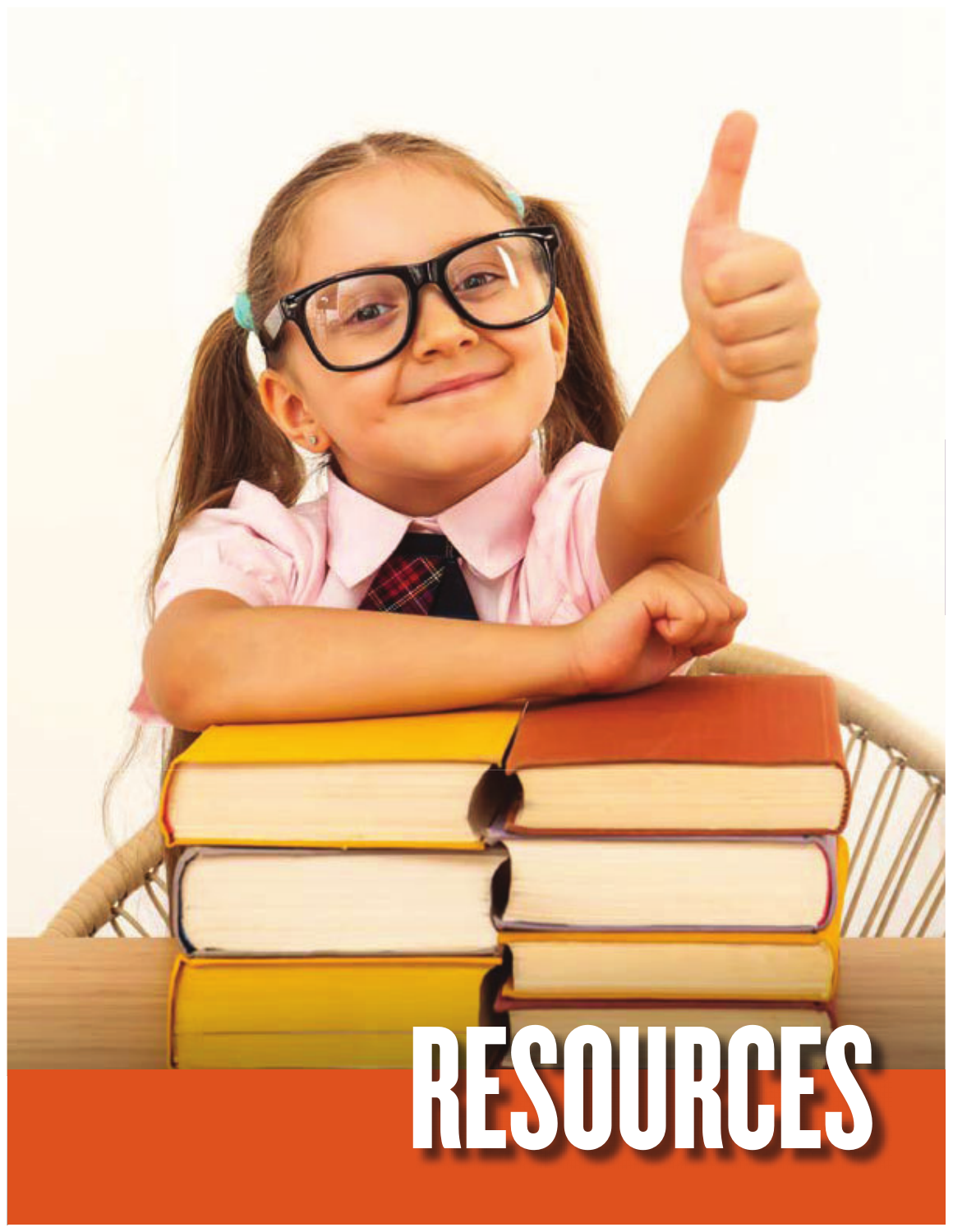# RESOURCES

As a club leader, it's your job to keep your club healthy and your members engaged. Use these tools to recognize achievements, raise funds and maintain your club's good health. Find more helpful resources online at kiwanis.org.

# **AWARDS AND RECOGNITION PROGRAMS**

Take time to celebrate contributions and achievements. It's a great way to let members know that you appreciate them — and it helps keep your club motivated throughout the year.

# **Club awards**

Make running your club fun and rewarding by recognizing members' hard work and accomplishments. It's also thoughtful to share a small gift with guests and speakers. Find ideas for recognition and awards at kiwanis.org/recognition. Looking for items to give? Check out the selection of Kiwanis-branded items at the Kiwanis Family Store (kiwanis.org/store).

#### **District awards**

Your district will have a suite of awards and recognition opportunities for your club and its members. Look for them on your district website, at district and division conferences and in materials provided by your district office. Contact your district for details.

#### **Kiwanis International awards**

Your club and its members can earn recognition from Kiwanis International too. Some awards honor achievements, and others honor clubs and individuals for financial contributions. Visit the websites listed in each section to stay up to date on the latest recognition opportunities. There's almost always something new!



# **For members**

- Life Member status.
- Legion of Honor (see description on next page).
- Ruby K pin (for inviting five or more new members).
- Distinguished member award.
- Kiwanis Children's Fund George F. Hixson Fellowship (for contribution of US\$1,000 to the Children's Fund).
- G. Harold Martin Fellow (for contribution of US\$250 to the Key Club Youth Opportunities Fund).
- Carthage-Pullman Society Fellow (for contribution of US\$250 to the Circle K Tomorrow Fund).
- Sapphire Circle Honorary Fellow (for contribution of US1,000 to the Circle K Tomorrow Fund).

#### **For the club**

- Sponsor banner patch (for Kiwanis Kids, Builders Club, Key Club, CKI or Aktion Club).
- Kiwanis Children's Fund banner patch (for Annual Club Gift).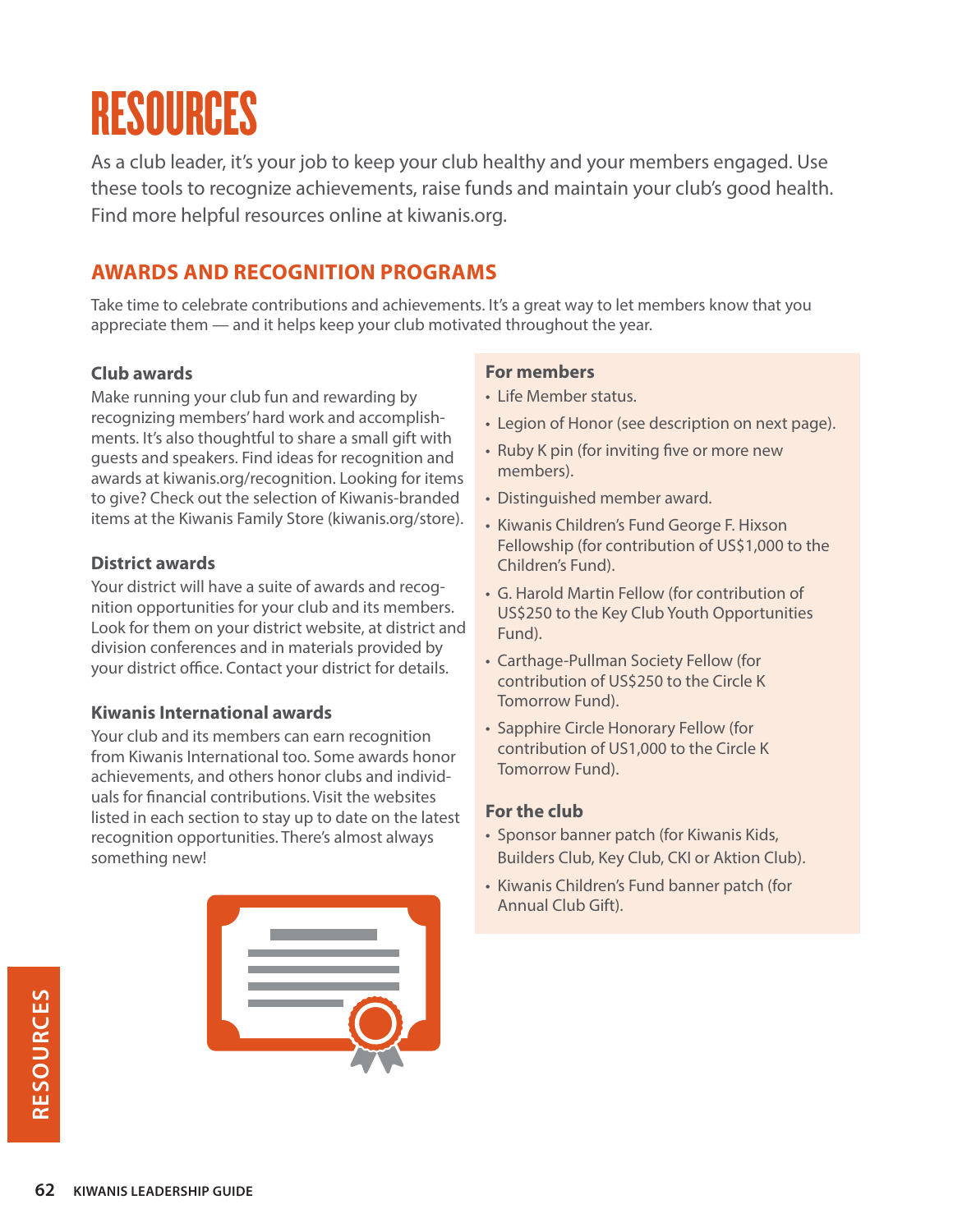#### **Legion of Honor**

With the Legion of Honor program, your club and Kiwanis International can recognize members who have accumulated a total of 25 or more years of membership (not necessarily without interruption) in one or more Kiwanis clubs.

Even a club organized within the past 25 years may have a member entitled to Legion of Honor recognition because of Kiwanis membership before joining the present club.

Legion of Honor lapel pin and/or certificates may be ordered from the Kiwanis Family Store. These items specify either "25 years" or some other multiple of five greater than 25 (e.g., 30, 35, 40, etc.). Consistency is key: Recognize Legion of Honor members in the same way each time an additional five years of service is accumulated.

# **INSURANCE**

The Kiwanis International Comprehensive General Liability Insurance Program provides legal liability insurance for clubs, members and Service Leadership Programs organizations when they become legally obligated to pay damages to third parties for bodily injury or property damage associated with a Kiwanis-family-sponsored function or activity.

This insurance covers clubs in the United States, Canada and the Caribbean. Clubs pay per member for this coverage, which is submitted with the payment of Kiwanis International dues. Clubs are authorized to allocate all premium charges, as an expense, from revenue of fundraising projects.

The provisions of the policy apply to most normal liability exposures of Kiwanis clubs. As with most insurance policies, there are exclusions, limitations and restrictions. For a list of these exclusions, see the Club Insurance Resource Guide.

Kiwanis International strongly urges its member clubs not to conduct events that would involve: (1) the use or operation of a mechanical amusement device or ride owned or operated by a Kiwanis club or Kiwanis club member, or (2) the detonation of fireworks or explosive devices detonated directly by a Kiwanis club, Kiwanis club member or other named insured. This is a legal liability policy, and it does not provide medical payment benefits or any other voluntary payment coverages. However, Kiwanis International provides medical payment coverage on a self-insured basis.

More information is contained in the Club Insurance Resource Guide, which is sent to your club secretary annually. Or find it at kiwanis.org/liability.

# **NOTES**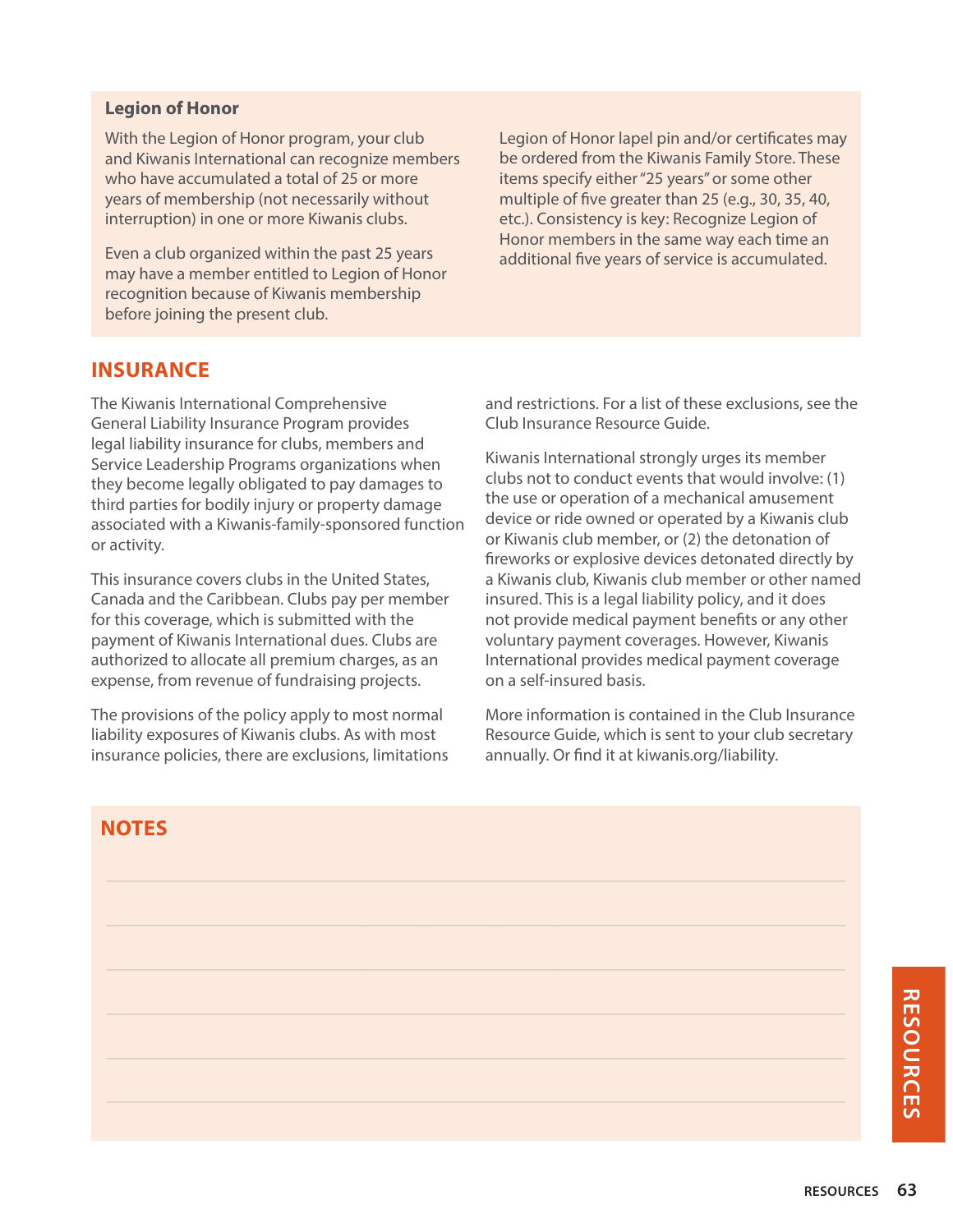# **BRANDING AND PUBLIC AWARENESS**

Your club is part of something big. Kiwanis is a global organization with clubs in more than 80 countries — and it's a global brand that every Kiwanis club and every Kiwanis member shares. When you're promoting your club in your community, be sure you're using the most current Kiwanis International branding. That way, everything you do will also support your fellow Kiwanians and their clubs around the world. The more we share our brand, the more we can do for children in our own communities and around the world.

You can find resources to support your club's

public awareness efforts at kiwanis.org/awareness. Download logos at kiwanis.org/logos and our latest brand guide at kiwanis.org/brandguide.



# **KIWANIS INTERNATIONAL'S GOVERNING DOCUMENTS**

Kiwanis International's governing documents guide Kiwanis leaders at the club, division and district levels. They include the Kiwanis International Bylaws, Kiwanis International Board Policies and Procedures, the Standard Form for District Bylaws and the Standard Form for Club Bylaws.

The Kiwanis International Bylaws can only be amended by the House of Delegates at the Kiwanis International convention (though some provisions can be amended at a meeting of the Kiwanis International council). The Kiwanis International board can revise Policies and Procedures at any time. The Standard Forms for Club Bylaws and District Bylaws are generally revised only in accordance with amendments to the Kiwanis International Bylaws, though the board can revise them at any time, if deemed necessary.

The most current version of each document is available at kiwanis.org.

# **CLUB STATUS**

#### **"In good standing"**

To be a club in good standing, a Kiwanis club must comply with the Essential Actions of a Kiwanis club as defined by the Kiwanis International board:

- A. Comply with all the provisions of the Bylaws and Policies and Procedures of Kiwanis International, its district and its federation (if any).
- B. Comply with the current Standard Form for Club Bylaws, modified as approved by the international board of trustees.
- C. Implement community-service projects, including those that support Young Children: Priority One.
- D. Sponsor or support a Kiwanis Kids program, Builders Club, Key Club, CKI club, Aktion Club or Kiwanis Junior club (where possible).
- E. Maintain an active, privileged and senior membership of not less than fifteen (15); set a goal of a net increase of at least one (1)

member per year; and stage pre-induction orientation and formal induction of new members.

- F. Pay dues, subscriptions and other obligations to Kiwanis International, its district and its federation (if any), within ninety (90) days after such amounts are due.
- G. Meet at least twice monthly with a wellmanaged, informative and fun club meeting which contains an informative program and follows a timed agenda.
- H. Schedule board meetings at least once a month.
- I. Monies received from fundraising projects in which the public participates, or from members or others for the service activities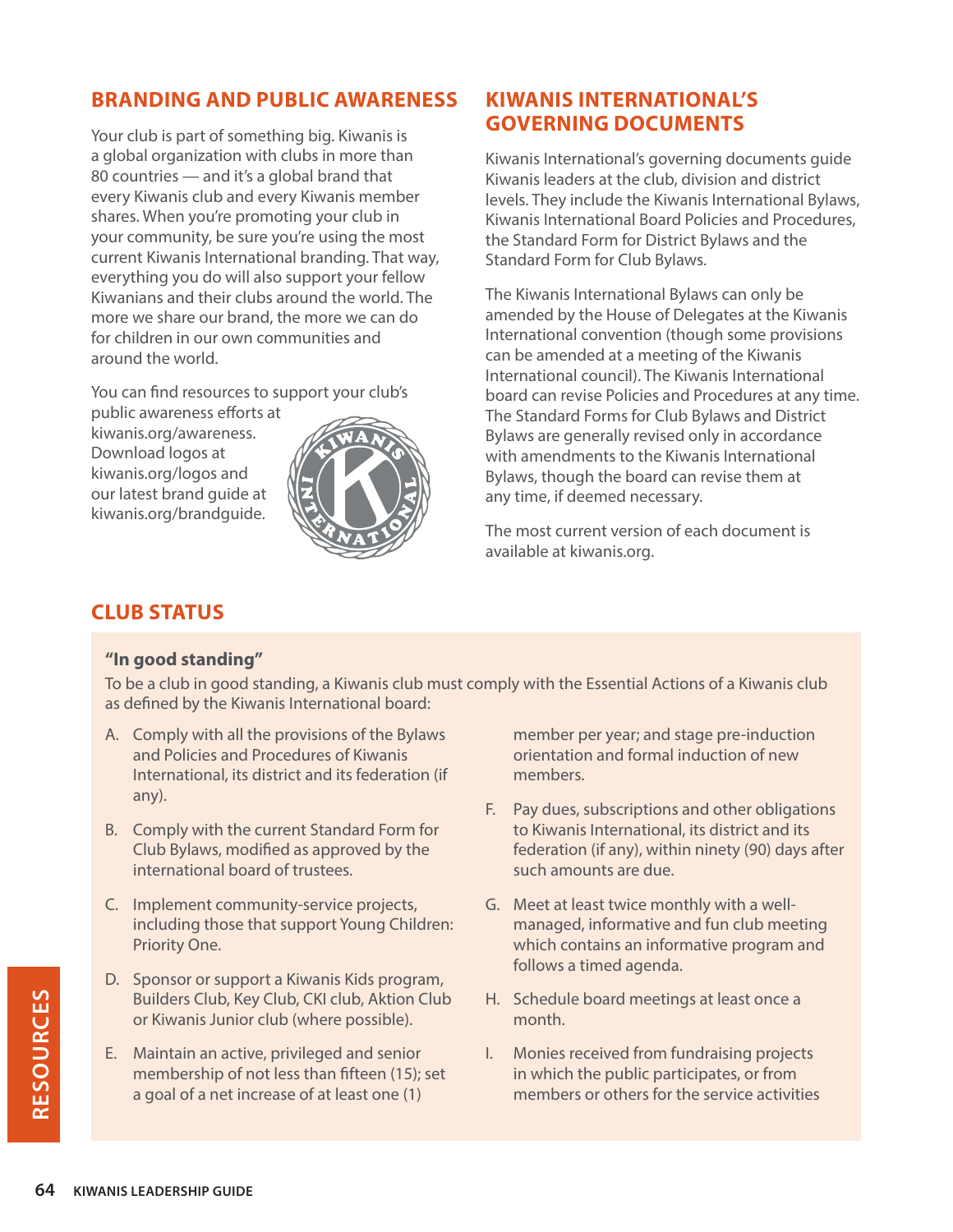sponsored by the club, shall be segregated from the administrative funds and shall be used only for charitable, educational, religious and eleemosynary activities.

- J. Complete the annual club organization, including the election and reporting of officers and the appointment of committees.
- K. Have club officers participate in club leadership education.

#### **Clubs not current with financial obligations**

#### A. **Charter suspension**

When a club fails to pay its international, district, or federation financial obligations exceeding US\$150 billed by and payable to Kiwanis International within ninety (90) days after such amounts are due, the club shall be considered not current with its financial obligations and placed on charter suspended status.

#### B. **Club delegate representation prohibited**

A club not current with its financial obligations or having outstanding dues obligations is not entitled to be represented by delegates at any district, federation (if any), or international conference or convention.

#### C. **Written notice and status report**

A notice of and reasons for not being current with its financial obligations will be sent no later than one hundred and twenty (120) days after the indebtedness is due to the last reported president and secretary of the club by the executive director or designee, and copies shall be sent to the district.

- L. Participate in district and division activities, including the fulfillment of its club delegate obligation to district conventions.
- M. File all reports as required by Kiwanis International and by the district and federation (if any).

#### D. **Charter revocation**

When a club fails to pay its international, district or federation financial obligations to Kiwanis International within eight (8) months after such amounts are due, under the International Bylaws, the club charter shall be revoked at the next Kiwanis International board meeting. Whenever the Kiwanis International board shall direct revocation of a club charter for nonpayment of financial obligations, the club's last reported president and secretary shall be notified immediately of such action by the Executive Director or designee, and copies shall be sent to the district. The club's last reported president and secretary and the district shall be informed of the pending charter revocation two (2) months prior to the charter revocation date.

#### E. **Return to "in good standing" status**

If, at any point in this process prior to charter revocation, the club pays its full indebtedness, the club shall then be returned to "in good standing" status and shall be so notified by the Executive Director or designee.

#### **Clubs at risk for low membership**

#### A. **Conditions and notice**

Within thirty (30) days after the September 30 certified membership is released, the executive director or designee will notify each district of the clubs in their district whose September 30 certified membership is below fifteen (15). Such clubs will be considered at risk.

#### B. **Assistance**

**RESOURCES**<br> **RESOURCES**<br> **RESOURCES**<br> **CONSIDER** During the period a club is deemed to be at risk, Kiwanis International and/or the district will provide membership development programs to assist the club in the process of increasing its membership to a level wherein the club can function fully and fulfill its responsibilities of a club as required in the Essential Actions.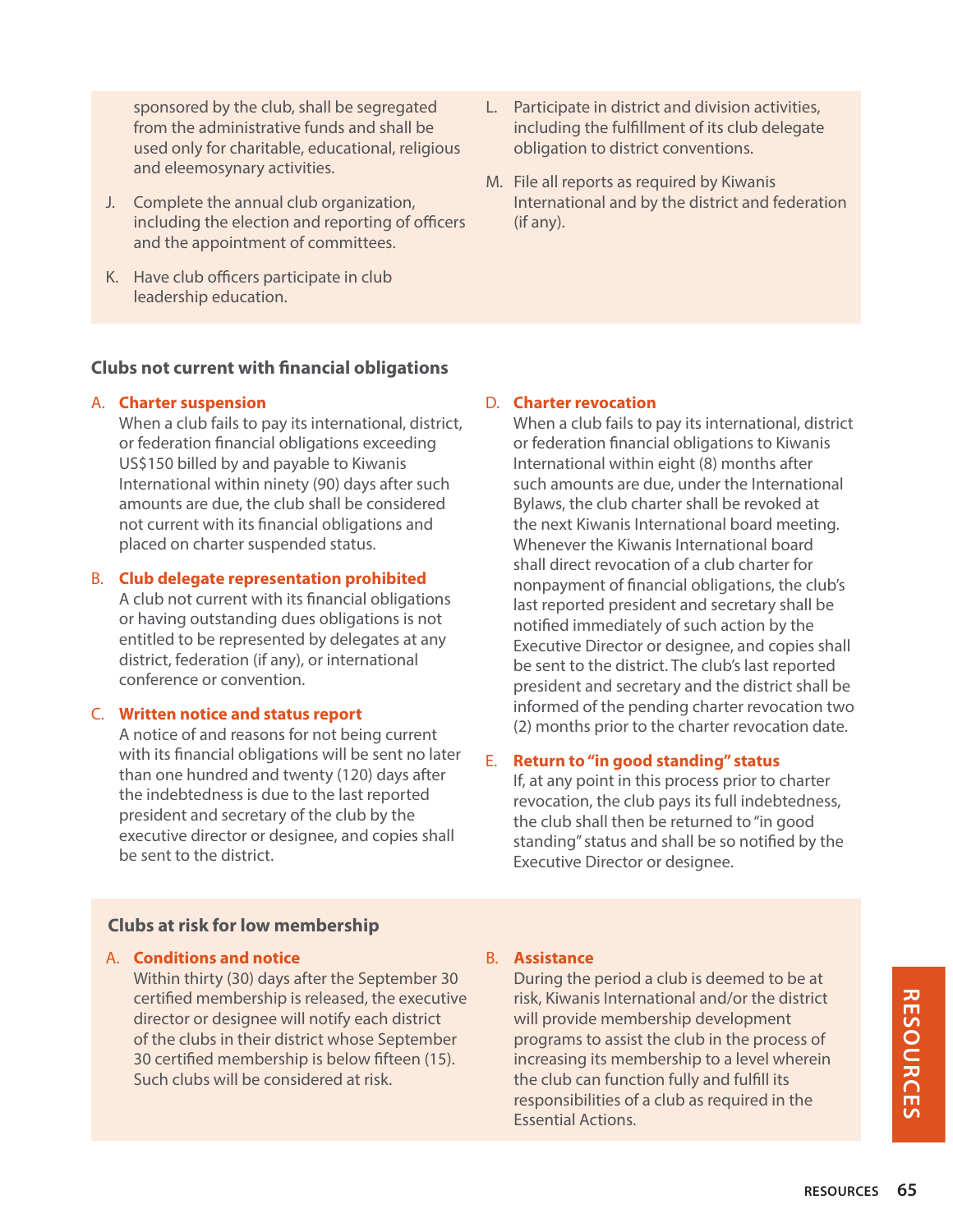# **REPORTS, VERIFICATIONS AND FORMS FOR THE ADMINISTRATIVE YEAR**

Some reports and verifications that are to be filed by the president and/or secretary during the administrative year are listed below. For other helpful materials and ordering information, see the Kiwanis Family Store catalog at kiwanis.org/store.

# **REQUIRED**

|                                                                     | <b>DONE BY</b>                    | <b>PURPOSE</b>                                                                                                                                                                                                        | <b>DUE</b>                                                                                                        |
|---------------------------------------------------------------------|-----------------------------------|-----------------------------------------------------------------------------------------------------------------------------------------------------------------------------------------------------------------------|-------------------------------------------------------------------------------------------------------------------|
| <b>Annual report</b><br>of club election                            | Secretary                         | To notify Kiwanis International and the district<br>of club officers for the coming administrative<br>year. Information will appear in the Kiwanis<br>International directory.                                        | June 1                                                                                                            |
| <b>Annual club</b><br>report                                        | President<br>and Secretary        | To report club activities and service for the year.                                                                                                                                                                   | November 30                                                                                                       |
| <b>Membership</b><br>information form                               | Secretary                         | To add, delete or transfer a member, to change<br>member information, or to add a nonmember<br>subscription to Kiwanis magazine. Available<br>online at kiwanis.org. For information, go to<br>kiwanis.org/reporting. | Submit to<br>Kiwanis<br>International<br>immediately<br>upon<br>completion.                                       |
| <b>Club president/</b><br>secretary change<br>notification          | Secretary                         | Notification is made through the secretary<br>dashboard.                                                                                                                                                              | Submit to<br>Kiwanis<br>International<br>immediately<br>upon change<br>of president/<br>secretary<br>information. |
| <b>Federal Income</b><br><b>Tax Report Form</b><br>990/990-N/990-EZ | Treasurer<br>(U.S. clubs<br>only) | Assistance is available from the local IRS center<br>or the district Kiwanis office. The IRS has the<br>authority to charge a penalty for failure to file<br>or for filing late.                                      | February 15                                                                                                       |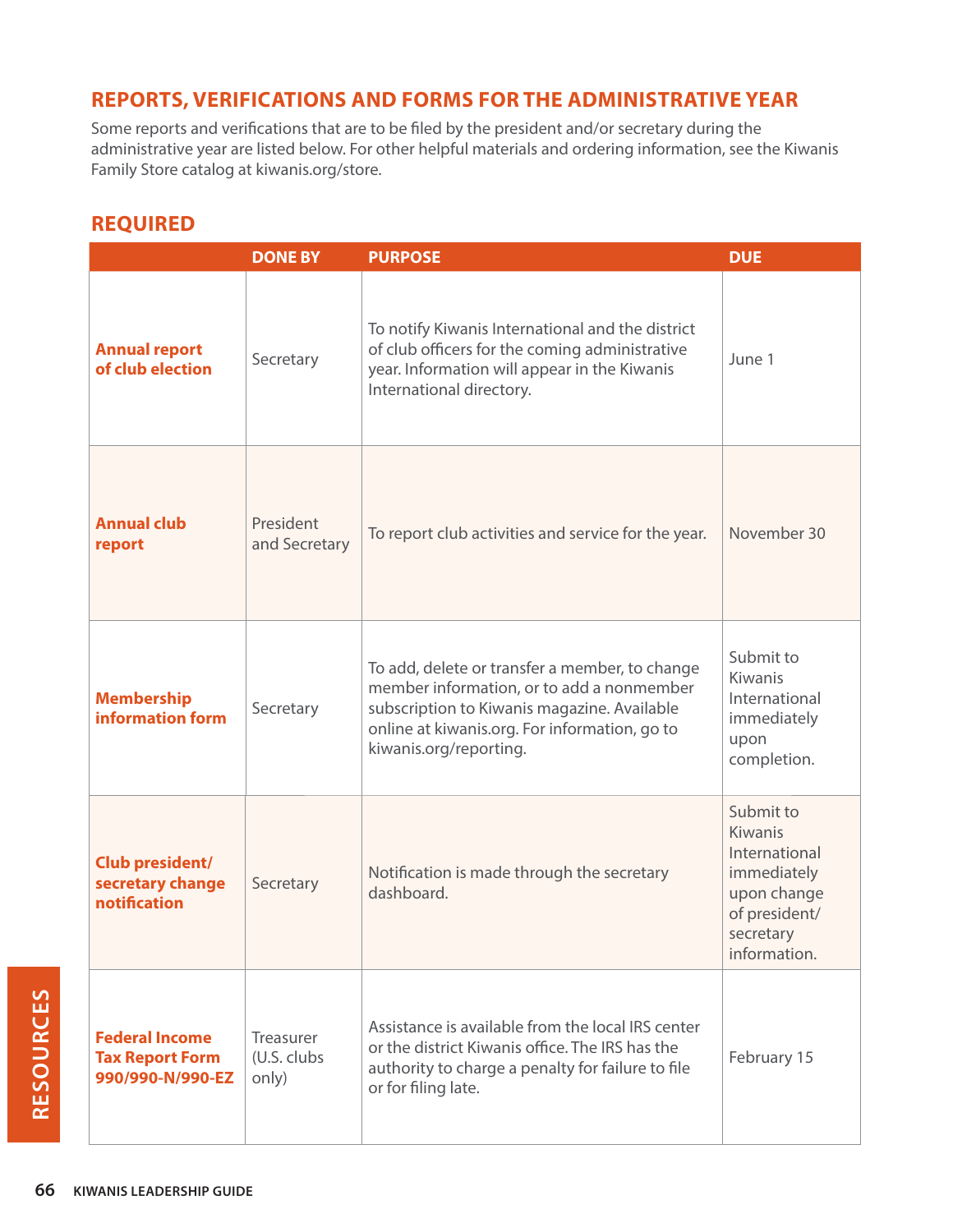# **OTHER**

|                                                                             | <b>DONE BY</b>                            | <b>PURPOSE</b>                                                                                                                                                                                                                                                                                                                                                                                                                                                                        | <b>DUE</b>                                                     |
|-----------------------------------------------------------------------------|-------------------------------------------|---------------------------------------------------------------------------------------------------------------------------------------------------------------------------------------------------------------------------------------------------------------------------------------------------------------------------------------------------------------------------------------------------------------------------------------------------------------------------------------|----------------------------------------------------------------|
| <b>Official monthly</b><br>report                                           | Secretary                                 | To report administrative and service activities<br>of the club during the month. For more<br>information, go to kiwanis.org/reporting.                                                                                                                                                                                                                                                                                                                                                | 10th of every<br>month                                         |
| <b>District convention</b><br>delegate certification<br>and registration    | <b>Attendees</b>                          | To register convention attendance and reserve<br>accommodations. Contact your district office<br>with any questions.                                                                                                                                                                                                                                                                                                                                                                  | Follow<br>due date<br>instructions<br>on form.                 |
| <b>Kiwanis International</b><br>convention delegate<br>certification        | Attendee<br>or Secretary                  | File a certification form to Kiwanis International<br>by April 30 for delegates attending the Kiwanis<br>International convention. Your club secretary can<br>file this via their secretary dashboard, or a fillable<br>PDF is available for download at kiwanis.org/<br>convention.                                                                                                                                                                                                  | April 30                                                       |
| <b>Kiwanis International</b><br>convention<br>registration and<br>housing   | Attendees to<br>convention                | To register convention attendees and reserve<br>hotel accommodations. Registration and<br>housing forms are sent in the December issue of<br>the Kiwanis magazine and are also available at<br>kiwanis.org/convention.                                                                                                                                                                                                                                                                | Follow<br>due date<br>instructions<br>in the memo<br>received. |
| <b>Annual report</b><br>for not-for-profit<br>corporations                  | Secretary                                 | In some areas (states, provinces, countries),<br>a not-for-profit corporation such as an<br>incorporated Kiwanis club is required to file an<br>annual report. Check with a local tax attorney or<br>appropriate governmental officer to determine<br>whether this applies to your club.                                                                                                                                                                                              | Varies                                                         |
| <b>Reports to</b><br>government bodies<br>relative to employee<br>coverages | Secretary or<br>Treasurer                 | In some areas, governmental bodies require<br>employers' (including Kiwanis clubs that employ<br>administrative secretaries, etc.) reports and<br>payments and Federal Unemployment Tax<br>reports for certain employees. Requirements<br>vary from country to country. Check local<br>governmental offices.                                                                                                                                                                          | Varies                                                         |
| <b>U.S. revenue act</b><br>regarding fundraising<br>solicitations           | Fundraising<br>chair (U.S.<br>clubs only) | Legislation requires that any fundraising<br>solicitation by or on behalf of Kiwanis clubs<br>and Kiwanis districts must include an express<br>statement that contributions or gifts to (insert<br>club name) are not deductible as charitable<br>contributions for federal income tax purposes.<br>The statement must be in a conspicuous and<br>easily recognizable format on all solicitations,<br>whether in written or printed form, by television<br>or radio, or by telephone. | Before any<br>fundraising<br>activity                          |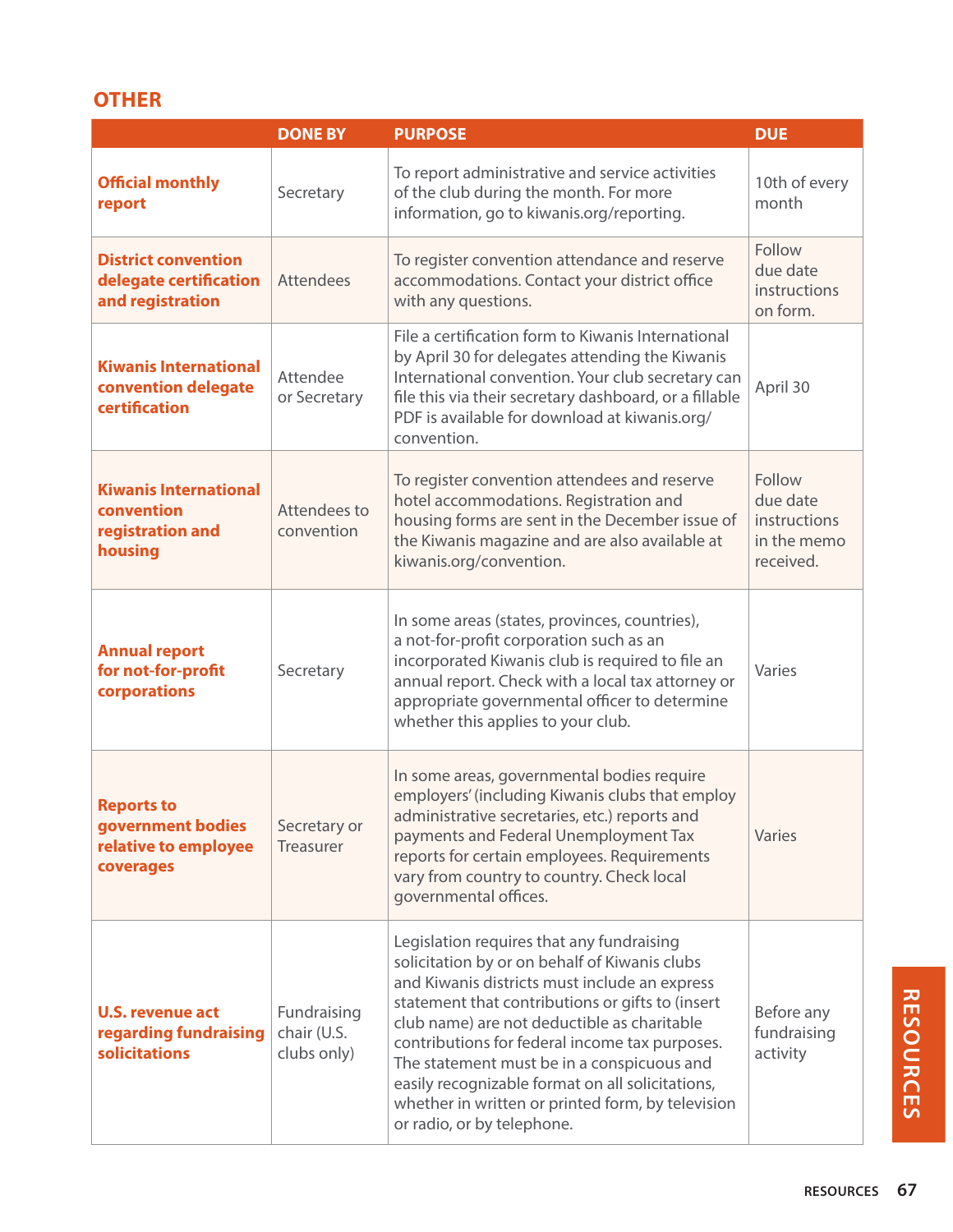# Kiwanis Youth Protection Policies and Procedures

All adults working with youth under the age of 18 at any Kiwanis event are expected to read/understand, agree to, and abide by these policies.

effective October 2021

# **EDUCATION**

Every Kiwanis club is expected to inform and educate its members annually on these policies, best practices and required actions for individuals who become aware of youth in potentially harmful situations. Each year, a club must provide members with a copy of these policies with educational training — informing them of the highest standards of conduct and awareness.

Every Kiwanis district is expected to provide an educational forum or workshop at every district-produced convention and conference regarding guidelines and best practices for adults working with youth, using materials provided by Kiwanis International.

\_\_\_\_\_\_\_\_\_\_\_\_\_\_\_\_\_\_\_\_\_\_\_\_\_\_\_\_\_\_\_\_\_\_\_\_\_\_\_\_\_\_\_\_\_\_\_\_\_\_\_\_\_\_\_\_\_\_\_\_\_\_\_\_\_\_\_\_\_

# **CHAPERONE**

A chaperone is defined as a Kiwanis member, faculty member, parent, legal guardian, or person who is in loco parentis (in the place of a parent), 21 years of age or older, who has been approved by the school or agency and registered with the school or agency to accompany the youth members at the specific event.

Chaperones for overnight events: A minimum of one adult per 10 students must be serving as chaperones during the entirety of an overnight event. All chaperones (club members and non-members) participating in any single-day or overnight Service Leadership Programs event must have a clear criminal history background check and must have completed Kiwanis International annual youth protection training. Additionally, chaperones must follow all applicable policies and procedures. (See also Procedure 432.) (2/20) (10/21)

Chaperones for single day events: A minimum of one adult per 50 students must be serving as chaperones during the entirety of a single day event. All chaperones (club members and non-members) participating in any single day Service Leadership Programs event must have a clear criminal history background check and must have completed Kiwanis International youth protection training. Additionally, chaperones must follow all applicable policies and procedures. (See also Procedure 432.) (10/21)

\_\_\_\_\_\_\_\_\_\_\_\_\_\_\_\_\_\_\_\_\_\_\_\_\_\_\_\_\_\_\_\_\_\_\_\_\_\_\_\_\_\_\_\_\_\_\_\_\_\_\_\_\_\_\_\_\_\_\_\_\_\_\_\_\_\_\_\_\_



# **CRIMINAL HISTORY BACKGROUND CHECKS**

Kiwanis clubs are required to have a clear criminal history background check conducted and verified by Kiwanis International — of any member serving as a Kiwanis advisor to any Service Leadership Programs club (Aktion Club, Circle K International, Key Club, Builders Club and K-Kids). Kiwanis International's criteria shall be followed to determine whether the background check is considered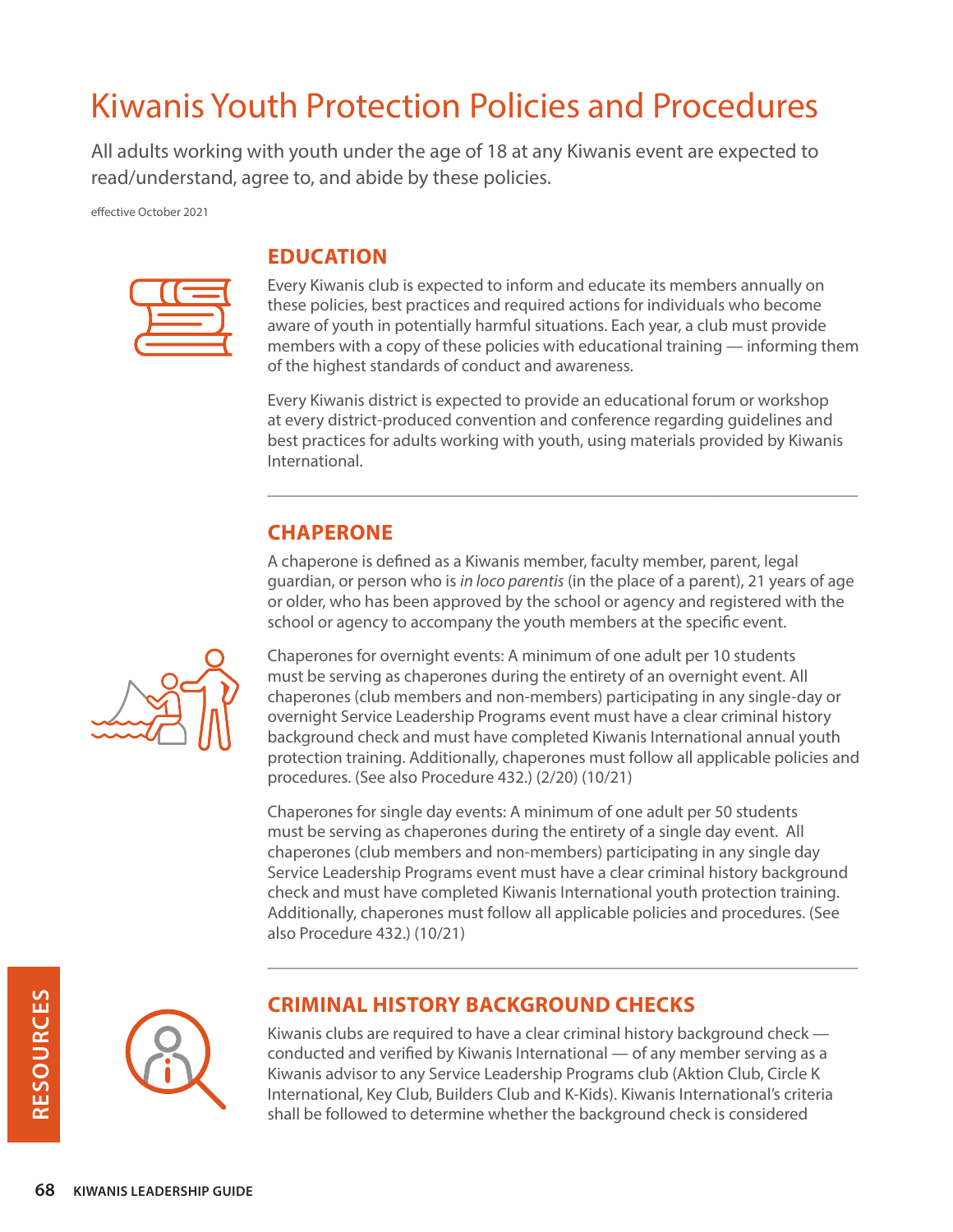clear. Background checks shall be valid for no more than two years. SLP clubs that petition to charter will only be approved once the appointed Kiwanis advisor has a clear criminal history background check conducted by Kiwanis International. Clubs are strongly encouraged to ensure confidential background checks for all adults who will work directly with youth outside of the school and/or who may not have undergone a background check. The criminal history background check should conform to applicable local and state/provincial laws and requirements.

Kiwanis International requires clear criminal history background checks conducted by its provider for all adults working with youth at all Kiwanis Internationalsponsored events. These include the Key Club International Convention, the Key Club Governor and Administrator training conference, the Key Club International Leadership Conference, and any Key Leader weekend.

All district chairpersons and committee members for all Service Leadership Programs are required to have a clear criminal history background check conducted by Kiwanis International. A district may also require criminal history background checks for other adults working with youth as part of district programs or events. (See Kiwanis International Policy B and Procedure 197 for complete information regarding criminal history background checks.)

\_\_\_\_\_\_\_\_\_\_\_\_\_\_\_\_\_\_\_\_\_\_\_\_\_\_\_\_\_\_\_\_\_\_\_\_\_\_\_\_\_\_\_\_\_\_\_\_\_\_\_\_\_\_\_\_\_\_\_\_\_\_\_\_\_\_\_\_\_

# **OVERNIGHT STAYS**

While attending a Kiwanis event that requires overnight stay in a hotel or camp/ conference setting, adult chaperoning must include no fewer than one adult male for each 10 or part of 10 youth males, and one adult female for each 10 or part of 10 youth females. Except for a parent sharing a sleeping room or other sleeping quarter (e.g., tent) with his/her own child, no adult should share a hotel or dormitory sleeping room or other sleeping quarter with a youth. In the event that sleeping quarters consist of multiple beds, such as a bunkhouse or camp cabin, adults may share the sleeping quarters with youth members of the same gender, provided that two or more adults are present.

**RESOURCES** 69 All adults (club members and non-members) registered for or staying overnight at any Service Leadership Programs event must have a clear criminal history background check and must have completed Kiwanis International annual youth protection training. However, parents/guardians of participating students who are not chaperones may attend the event for a maximum of one overnight stay without a criminal history background check.

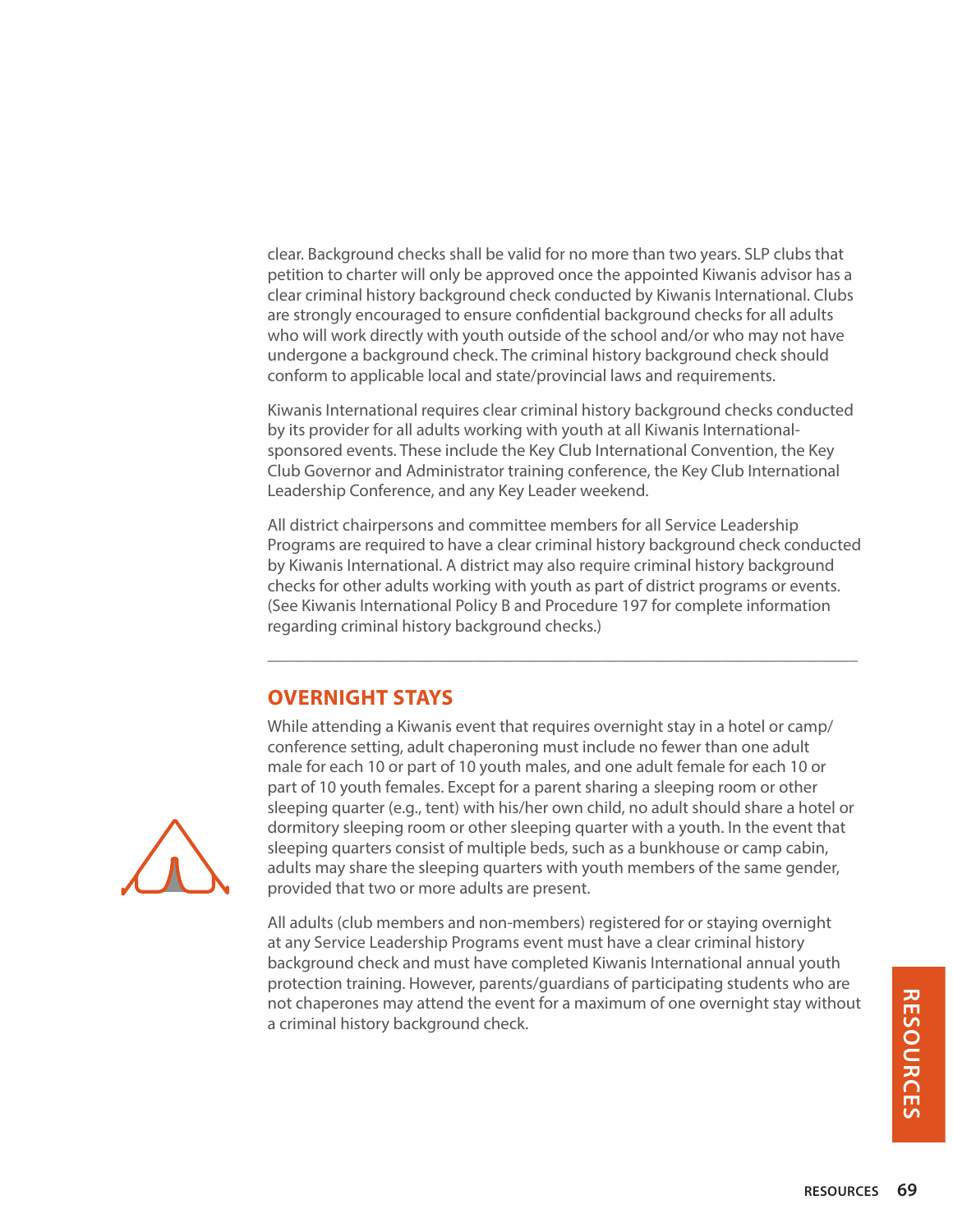

**TRANSPORTATION**

When transporting youth, the best practice is having three people in the car at all times with documented approval from the parent or guardian for the transportation arrangements. When both of these conditions cannot be met, one of them should be. All transportation decisions should be made in accordance with local laws and school policies.

\_\_\_\_\_\_\_\_\_\_\_\_\_\_\_\_\_\_\_\_\_\_\_\_\_\_\_\_\_\_\_\_\_\_\_\_\_\_\_\_\_\_\_\_\_\_\_\_\_\_\_\_\_\_\_\_\_\_\_\_\_\_\_\_\_\_\_\_\_

# **USE OF ALCOHOLIC BEVERAGES, TOBACCO, MARIJUANA AND OTHER SUBSTANCES**



While attending any Kiwanis event that is produced primarily by or for the benefit of youth, adults are expected to refrain from using or being under the influence of alcoholic beverages, tobacco and/or marijuana products, even if prescribed for medicinal use. In addition, the use and/or possession of illegal drugs or the improper/illegal use of legal drugs is prohibited.

Kiwanis International now offers a 24-hour, confidential helpline at 1-888-607-SAFE. The helpline can be used if you think a youth has been harmed or their safety and well-being are at risk.

\_\_\_\_\_\_\_\_\_\_\_\_\_\_\_\_\_\_\_\_\_\_\_\_\_\_\_\_\_\_\_\_\_\_\_\_\_\_\_\_\_\_\_\_\_\_\_\_\_\_\_\_\_\_\_\_\_\_\_\_\_\_\_\_\_\_\_\_\_



# **MEDICATIONS**

The possession of prescription and nonprescription (over-the-counter) medications by youth at a Kiwanis event should be permitted only with the written permission of the parent/guardian.

\_\_\_\_\_\_\_\_\_\_\_\_\_\_\_\_\_\_\_\_\_\_\_\_\_\_\_\_\_\_\_\_\_\_\_\_\_\_\_\_\_\_\_\_\_\_\_\_\_\_\_\_\_\_\_\_\_\_\_\_\_\_\_\_\_\_\_\_\_

# **REPORTING**



If a Kiwanian observes troubling behavior involving a youth at a Kiwanis event or becomes aware of a situation that is illegal or potentially unsafe for a young person at a Kiwanis event, he or she must immediately contact the appropriate personnel at the event and provide notification to law enforcement personnel as appropriate. If the Kiwanian becomes aware of the troubling behavior after the event, he/she must contact leaders of the event and provide notification to law enforcement personnel as appropriate. All local, state, provincial and federal laws regarding reporting must be followed. Kiwanis International now offers a 24-hour, confidential helpline at 1-888-607-SAFE. The helpline can be used if you think a youth has been harmed or their safety and well-being are at risk.



# **PERSONAL INFORMATION**

All documents bearing personal information of any youth attending a Kiwanis event, including registration forms, medical information forms, permission-to-treat forms, etc. should be treated as confidential. Processes that protect this information must be created, including minimizing the number of people who have access to any such documents. The documents shall be maintained for a minimum of

\_\_\_\_\_\_\_\_\_\_\_\_\_\_\_\_\_\_\_\_\_\_\_\_\_\_\_\_\_\_\_\_\_\_\_\_\_\_\_\_\_\_\_\_\_\_\_\_\_\_\_\_\_\_\_\_\_\_\_\_\_\_\_\_\_\_\_\_\_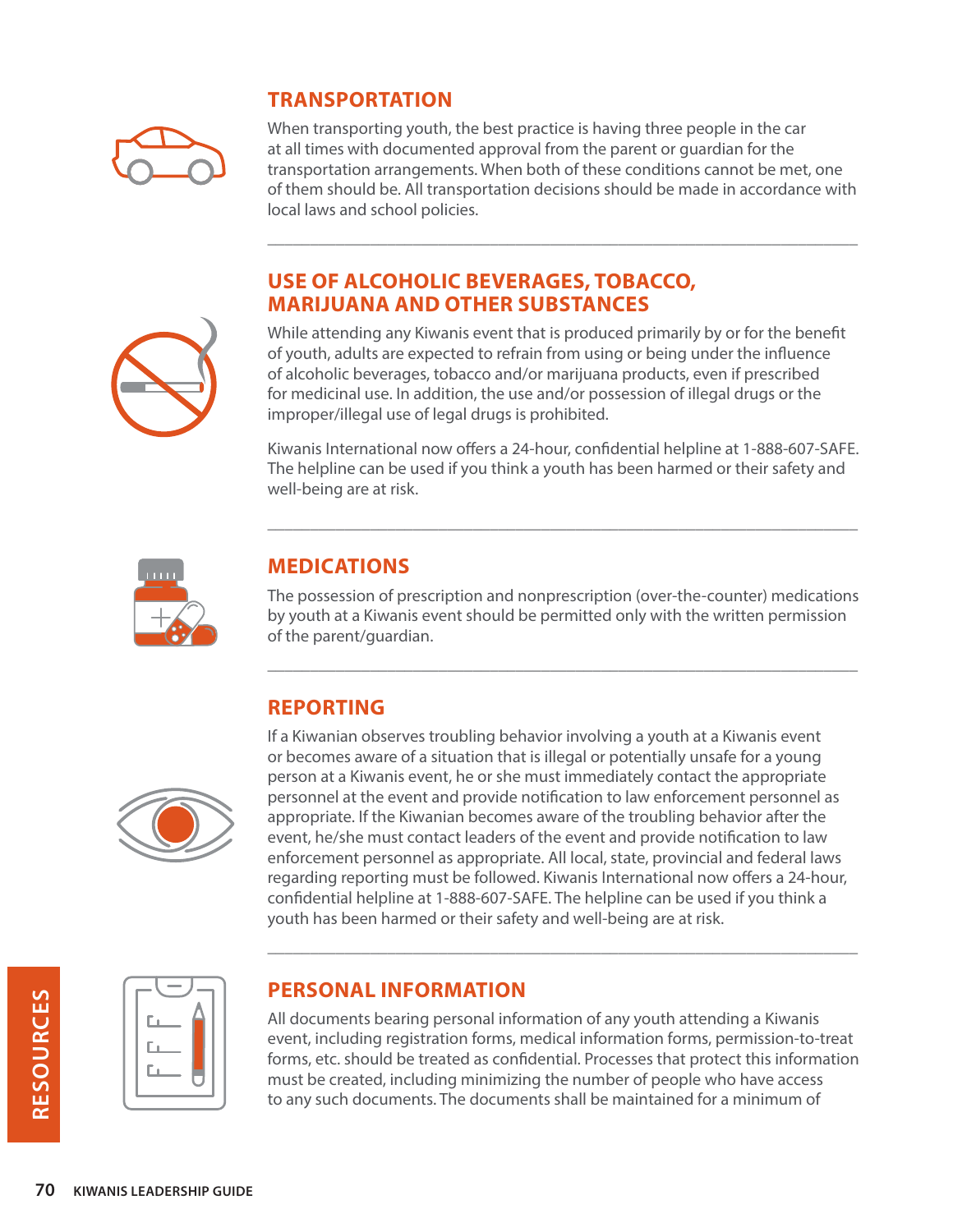three years or longer as may be required by applicable state/provincial laws and regulations. After the maintenance period has expired, the documents shall be destroyed in a way that maintains confidentiality, such as shredding. The disposal and destruction of all confidential information shall conform to applicable state/ provincial laws and regulations.

\_\_\_\_\_\_\_\_\_\_\_\_\_\_\_\_\_\_\_\_\_\_\_\_\_\_\_\_\_\_\_\_\_\_\_\_\_\_\_\_\_\_\_\_\_\_\_\_\_\_\_\_\_\_\_\_\_\_\_\_\_\_\_\_\_\_\_\_\_

# **YOUTH AND SOCIAL MEDIA**

For any social networking site that involves requesting a connection (such as inviting someone to be a friend on Facebook), adults should never initiate such connections with youth. If a youth requests such a connection from a Kiwanian, that Kiwanian should use their best judgment in responding. Adults should treat their interaction with youth on social networking sites as though the interaction were occurring in public, in front of other adults and young people. In other words, if it would not be appropriate to say something to a young person in public, it should not be said as a comment on a social networking site either.

Kiwanians should refrain from interactions that can be seen as excessive (such as constantly "liking" or commenting on a person's posts on Facebook). Prior to posting any media online, such as photographs, obtain permission from any and all individuals (or parents for minors) who appear in those media; it could be illegal to do otherwise. (See Kiwanis International Policy B for complete social media guidelines.)

\_\_\_\_\_\_\_\_\_\_\_\_\_\_\_\_\_\_\_\_\_\_\_\_\_\_\_\_\_\_\_\_\_\_\_\_\_\_\_\_\_\_\_\_\_\_\_\_\_\_\_\_\_\_\_\_\_\_\_\_\_\_\_\_\_\_\_\_\_



# **BEHAVIORAL OR HEALTH ISSUES**

Kiwanians are often seen by a young person as an adult to trust with personal and/or sensitive information. Kiwanians should refrain from counseling youth and should instead find, or assist the young person in finding, appropriate expert assistance.

\_\_\_\_\_\_\_\_\_\_\_\_\_\_\_\_\_\_\_\_\_\_\_\_\_\_\_\_\_\_\_\_\_\_\_\_\_\_\_\_\_\_\_\_\_\_\_\_\_\_\_\_\_\_\_\_\_\_\_\_\_\_\_\_\_\_\_\_\_



# **CONFLICTS WITH OTHER RULES**

Whenever these guidelines conflict with local school policies or rules, or local state/ provincial, or national laws or regulations, the highest applicable standards for conduct shall prevail.